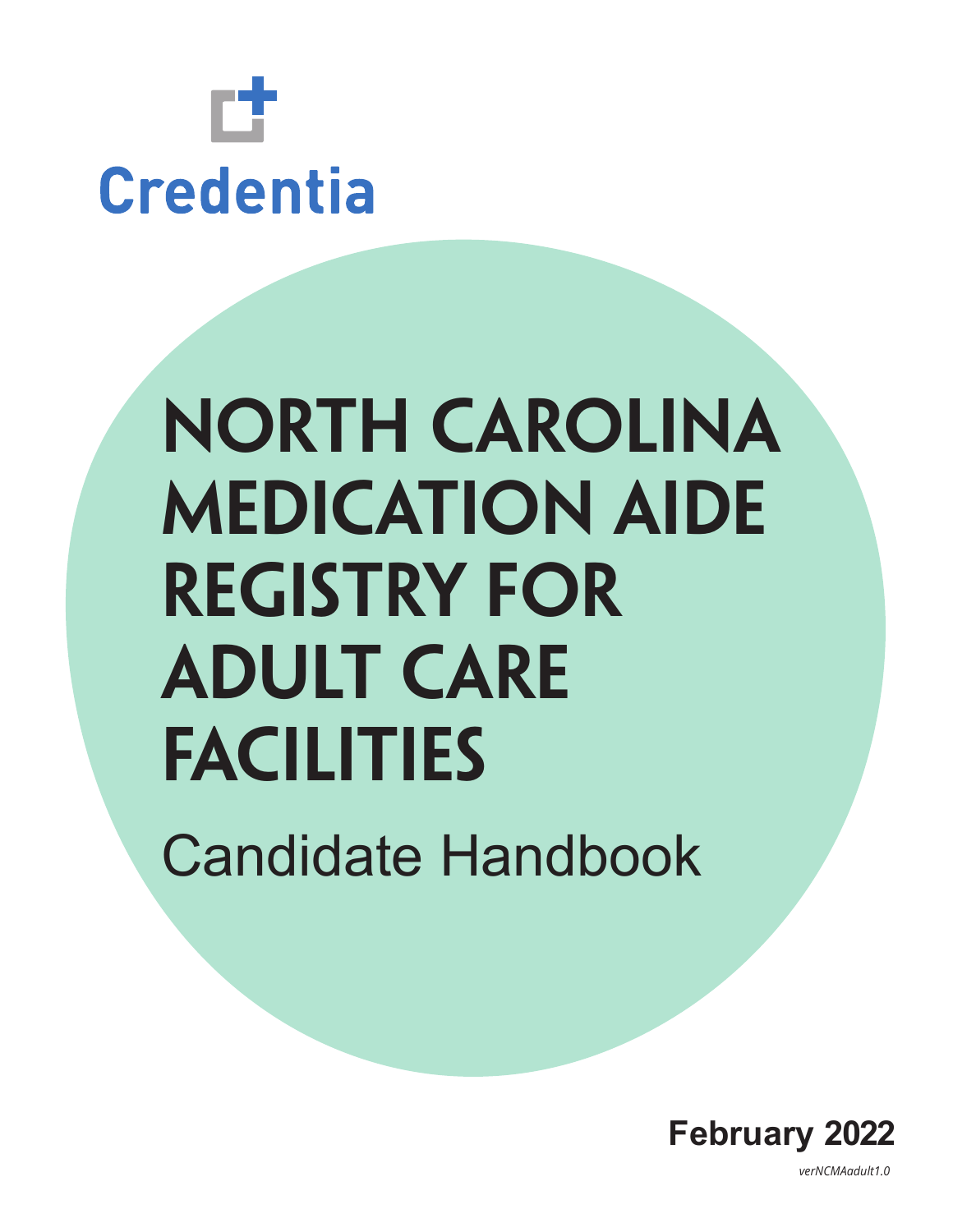# **Quick Reference**

#### **North Carolina Department of Health and Human Services Division of Health Service Regulation**

2709 Mail Service Center Raleigh, NC 27699-2709 1-919-855-3969

Office Hours (Eastern Time Zone, Weekdays) 8:00 am – 5:00 pm The phone lines will be open between 8:00 am -12:00 pm and 1:00 pm - 3:00 pm

NC DHHS website https://ncnar.ncdhhs.gov/

for additional information

#### **Credentia Registration and Scheduling Services North Carolina Medication Aide Adult Care** 1-888-723-6773

Office Hours (Eastern Time Zone) Monday through Friday 8 am – 11 pm Saturday 8 am – 5 pm Sunday  $10 \text{ am} - 4 \text{ pm}$ 

### **Call to:**

- Schedule, cancel, or reschedule an examination
- Ask questions about Online Registration
- Obtain information regarding your Score Report
- Obtain information regarding the examination

#### **GO TO CREDENTIA'S WEBSITE** (https://credentia.com/test-takers/ncmacare) to:

- Access your CNA365 Account to register to take the exam
- To view most current exam updates
- Download a Candidate Handbook
- View Frequently Asked Questions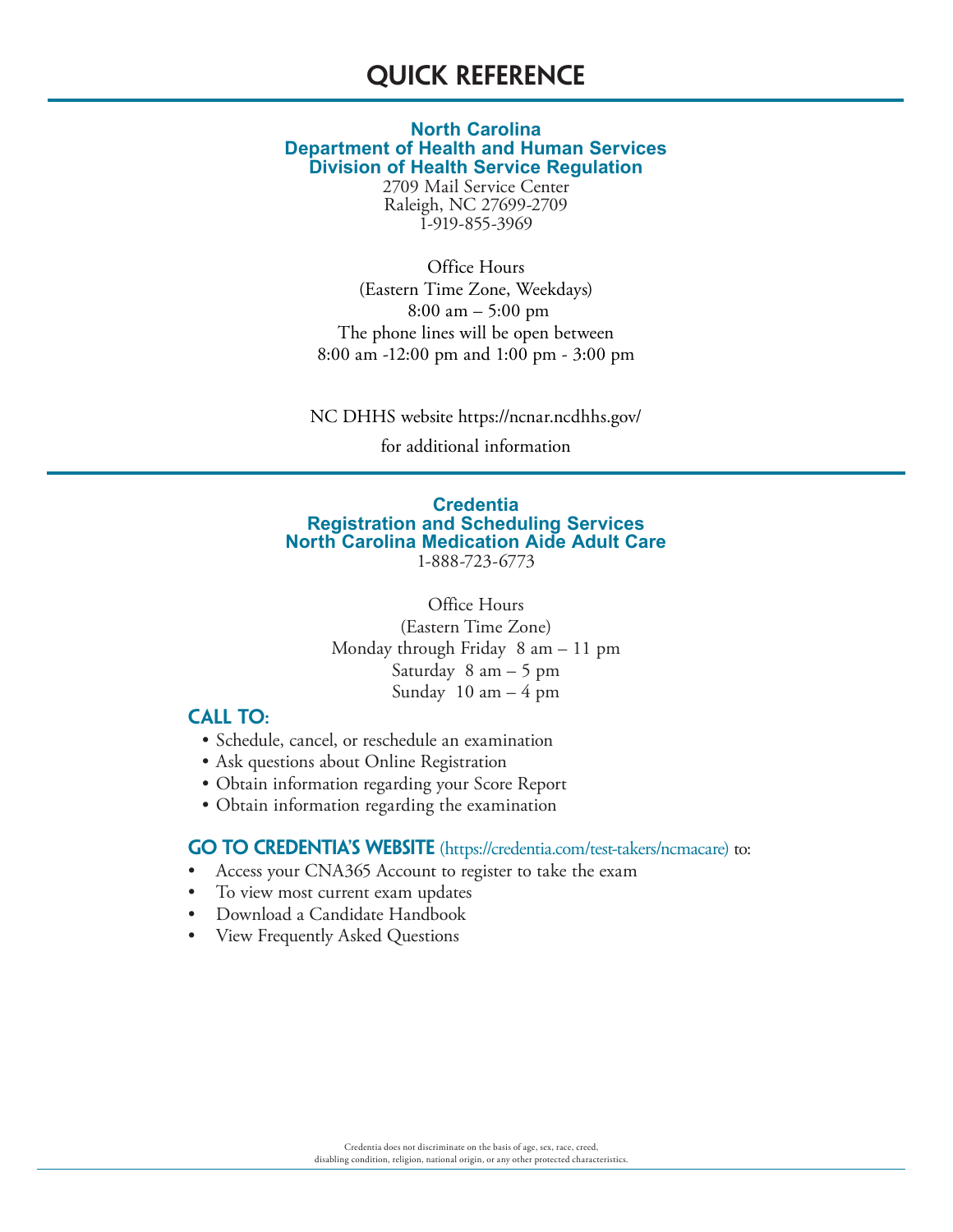# **TABLE OF CONTENTS**

# **QUICK REFERENCE ..........INSIDE FRONT COVER**

| Adult Care Medication Aide Examination 1 |  |
|------------------------------------------|--|
|                                          |  |
| <b>DECICED ATIONI ANID CCUEDI ILINIC</b> |  |

| <b>REGISTRATION AND SCHEDULING 1</b> |  |
|--------------------------------------|--|
|                                      |  |
|                                      |  |
|                                      |  |
|                                      |  |
|                                      |  |

| <b>CANCELLATION AND RESCHEDULING 2</b> |  |
|----------------------------------------|--|
|                                        |  |
|                                        |  |
|                                        |  |
|                                        |  |
|                                        |  |

| 5 |
|---|
|   |
|   |
|   |
|   |
| 6 |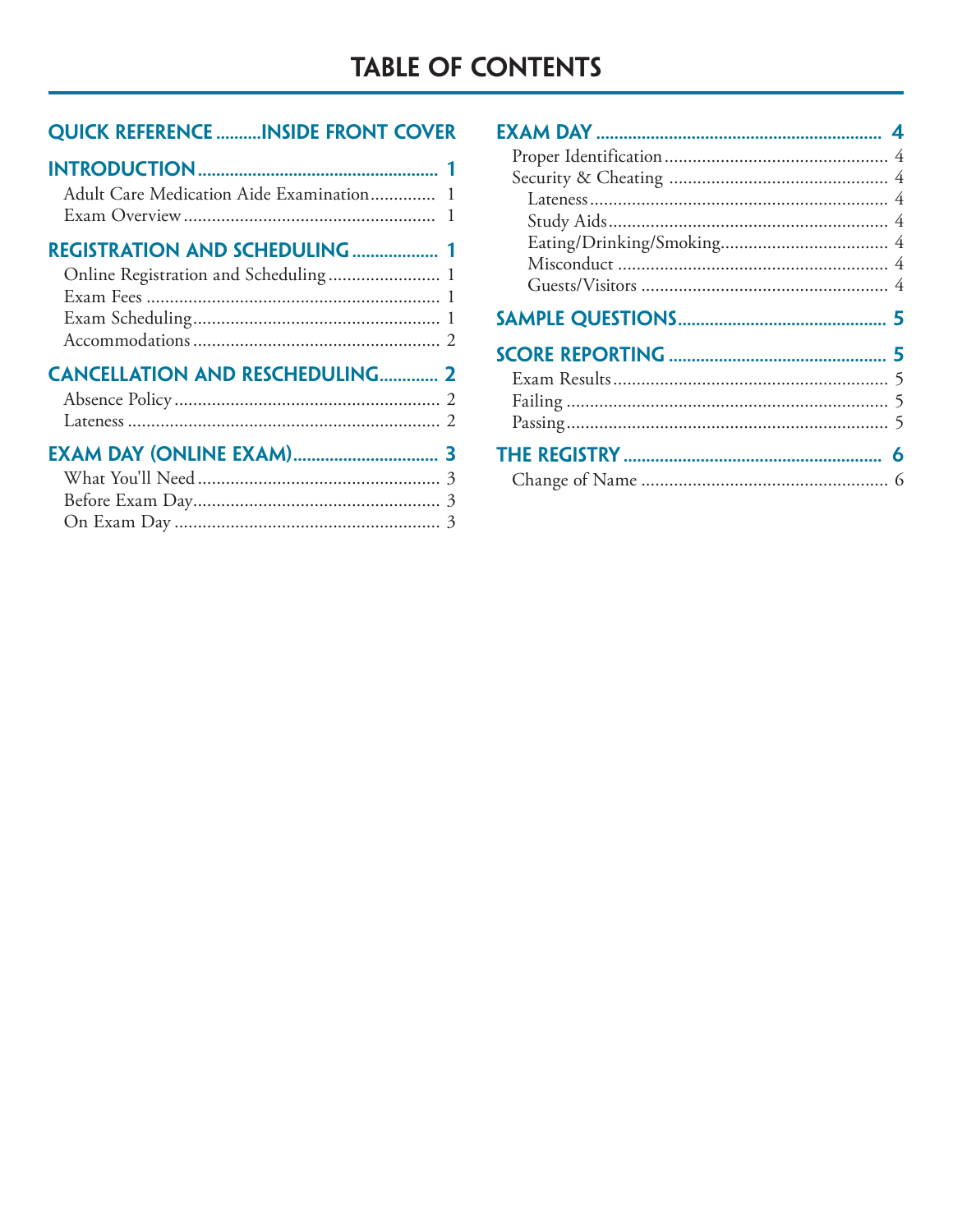# **Introduction**

This handbook is designed for candidates seeking Adult Care Medication Aide certification in North Carolina, leading to listing on the North Carolina Medication Aide Registry. It describes the process of applying for and taking the Adult Care Examination.

It is important that you read the entire handbook and keep it book marked until you are notified of your examination results.

The North Carolina Department of Health and Human Services (NC DHHS) has contracted with Credentia, a nationally recognized leading provider of assessment services to regulatory agencies, to administer the examination. Credentia will develop, score, and report the results of the Adult Care Medication Aide Examination to the North Carolina Medication Aide Registry.

- If you are currently a Medication Aide in a nursing home facility, this does not qualify you to be a Medication Aide in an Adult Care facility.
- If you are currently a Medication Aide in Adult Care facility, this does not qualify you to be a Medication Aide in a Nursing Home.

# **Medication Aide Examination**

Credentia has developed this examination to meet the medication aide evaluation requirement of North Carolina state laws and regulations.

The examination is a measure of medication aide-related knowledge, skills, and abilities. The purpose of the examination is to make sure that you understand and can safely perform the job of an entry-level medication aide.

## **Exam Overview**

The Medication Aide Examination consists of sixty (60) multiplechoice questions written in English. Sample examination questions are provided in this handbook. The examination will be administered as an online proctored exam. The examination is scored immediately after you complete it. NC DHHS is responsible for the content of the examination and for determining the passing score for the examination, as well as for decisions regarding who is eligible to take the examination.

# **REGISTRATION and Scheduling**

## **Online Registration and Scheduling**

With the Credentia CNA365 system, online registration is quick, convenient and an environmentally responsible way to register for your examination. A detailed step-by-step reference guide on how to create a CNA365 account and register for exams can be found at www.credentia.com/test-takers/ncmacare.

After completing a North Carolina state-approved training course, you will create an online account with Credentia's CNA365 system. To create a CNA365 account, click the "CNA365 Login" button on the top of the North Carolina registry adult care website page at www.credentia.com/test-takers/ncmacare.

- Payment is in the form of a credit card or pre-paid credit card (American Express, MasterCard, Visa, ACH/ electronic check, or electronic voucher). Fees are non-refundable and non-transferable once submitted.
- For Written (or Oral) online exams, you may schedule an exam as early as the following day depending on exam availability.
- You are responsible for completing an online application in CNA365. You may ask someone from your nurse aide training program or facility employer for assistance in completing the application. If you need help or have any questions about the application process, contact a support representative at Credentia.

## **Exam Fees**

There is an examination fee of \$25. Examination fees are nonrefundable and non-transferable.

# **Exam Scheduling**

Once your online application has been approved, you will be able to schedule the exams in CNA365. A detailed step-by-step reference guide on how to schedule exams can be found at www. credentia.com/test-takers/ncmacare. When completed, you will receive a Confirmation Notice and Receipt of Payment via email.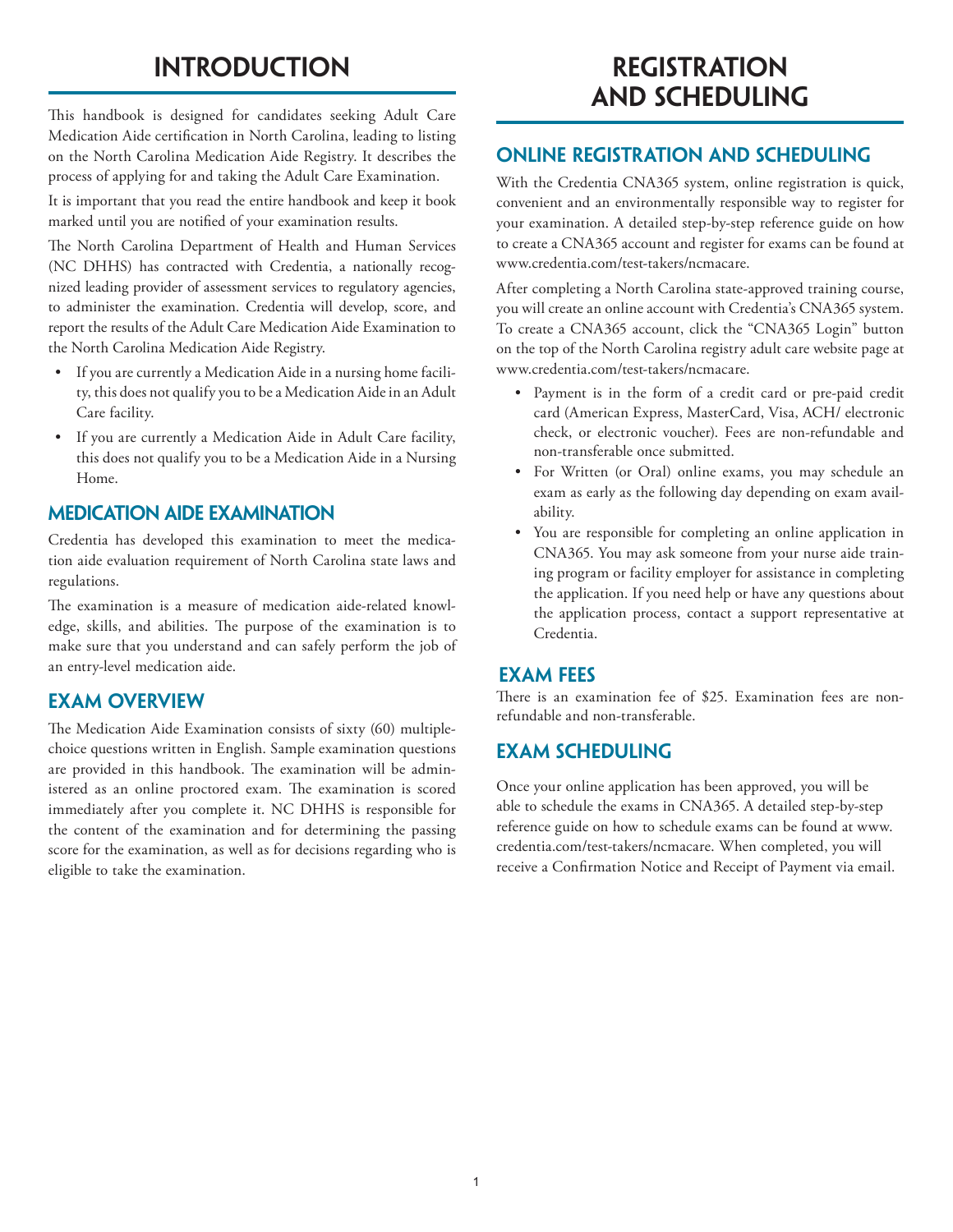#### **Accommodations**

Credentia complies with the provisions of the Americans with Disabilities Act as amended. The purpose of accommodations is to provide candidates with full access to the test. Accommodations are not a guarantee of improved performance or test completion. Credentia provides reasonable and appropriate accommodations to individuals with documented disabilities who demonstrate a need for accommodations.

Test accommodations are individualized and considered on a caseby-case basis. All candidates who are requesting accommodations because of a disability must provide appropriate documentation of their condition and how it is expected to affect their ability to take the test under standard conditions. This may include:

- Supporting documentation from the professional who diagnosed the condition, including the credentials that qualify the professional to make this diagnosis
- A description of past accommodations the candidate has received

Please visit www.credentia.com/accommodations to review the accommodation process and required supporting documentation.

# **Cancellation and Rescheduling**

You may cancel or reschedule an examination online in your CNA365 account. For details on how to cancel or reschedule an examination, visit www.credentia.com/test-takers/ncmacare and click on "How to Cancel or Reschedule an Exam" in the Resources section of the webpage.

Online Written (or Oral) examinations must be canceled or rescheduled at least 48 hours before the scheduled examination time.

If you do not cancel or reschedule your examination within the required time frames and do not show up for your scheduled examination, you will be responsible for the examination fee. Your fee will not be refunded and cannot be transferred to a new examination date, and you may not give your examination date to another person.

If you do not report to an examination at your scheduled time, you will be considered a "no-show" and fees paid will be forfeited.

## **Absence Policy**

Candidates who are late or absent from an exam may call 1-888-723-6773 within 14 days of the exam date to request an excused absence for the following reasons:

- Illness of yourself or a member of your immediate family
- Death in the family
- Disabling traffic accident
- Court appearance or jury duty
- Military duty
- Weather emergency

A case number will be assigned, and instructions provided for emailing supporting documentation. Your request must include documentation or verification for the cause of the absence. For example, if you are absent because of jury duty, you must supply a copy of the court notice. In the case of illness, a verification from your medical provider must be included in your request.

## **Lateness**

If you are late for your scheduled examination, or do not bring all of your required items (see What to Bring), you will NOT be allowed to test and your examination fee will NOT be returned.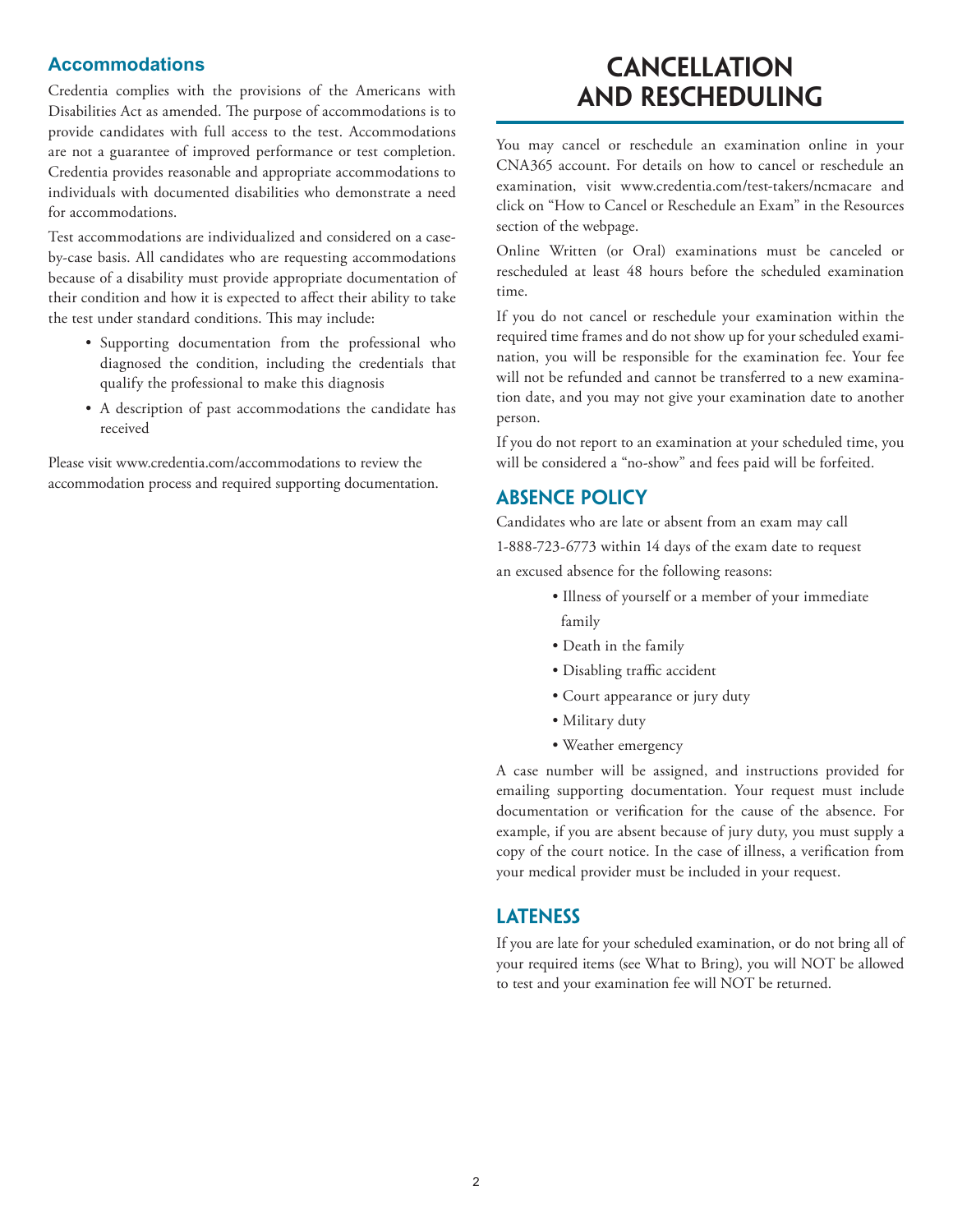# **EXAM DAY (ONLINE EXAM)**

A live proctor will monitor you through the webcam on your workstation to provide a secure exam experience.

Please visit www.credentia.com/online-exams for information on what to expect and how to best prepare for your online exam. We also recommend that you click on the "Policies & Procedures" link on this webpage to review detailed exam rules and procedures.

# **WHAT YOU'LL NEED**

- A properly equipped computer, a desktop, laptop, or Chromebook with a single monitor (no smartphones or tablets). Visit www. credentia.com/online-exams to view or download system requirements.
- A private room if you don't have access to a private room, check with your training program or local library for availability.
- A mobile device to complete a 360 degree room scan, you'll need a smartphone or tablet (Apple or Android) that can download our free app.

# **BEFORE EXAM DAY**

- Perform a system test make sure to do the required system test and exam simulation before exam day. Visit www.credentia.com/online-exams and select the "Run System Test" button.
- Find your testing space Find a quiet, distraction-free area in your home or office to take the exam.
- Get your ID ready You are required to bring two (2) forms of official, signature-bearing identification (one of which must be a photo identification). Photocopies of identification will NOT be accepted.

The name on your identification must be the same as the name you used on the application to register for the examination. If you do not have proper identification, you will not be allowed to test and your examination fee will not be refunded.

# **ON EXAM DAY**

STEP 1: Prepare your testing space

- •Quiet: no background noise and inform members of your household you are taking an exam.
- •Well lit: Online proctors must be able to see you and your testing space.
- •Privacy: no one else in the room.
- •Remove Prohibited Items: clear workstation area to expedite room scan.
- •Restroom/Beverages: use restroom and prepare beverages before exam.
- STEP 2: Have your ID ready
	- •Have your government issued photo ID with you (see list or proper identification in section above).
- STEP 3: Prepare your computer
	- •Disconnect any additional monitors and close all other open applications.
- •Have your chargers (laptop, smart phone or tablet) plugged in or nearby.
- •Use a wired internet connection rather than WiFi, if possible.
- •If using WiFi, we recommend at least 3Mbps and ask that other household members do not use the internet during your exam.
- •Disconnect any VPNs or firewalls if you have them.
- •If taking an Oral Exam you must use a wired headset.
- STEP 4: Download the ExamRoom 360 app
	- Download the ExamRoom 360 app to your smartphone or tablet and have your CNA365 login credentials available (the user name and password for your Credentia CNA365 account). This app is required to complete a 360 degree room scan.

#### STEP 5: Check-in for your exam

- When To Check-In:you can begin the check in process up to 30 minutes prior to your appoint ment. Your onboarding agent will make sure everything is ready for your exam before intro ducing your proctor. Visit www.credentia.com/ online-exams to view or download detailed check-in procedures.
- How To Check-In: go to www.credentia.com/ test-takers/nc and click the "CNA365 login" button. Once logged in, find your scheduled exam and select the "Start Exam" button.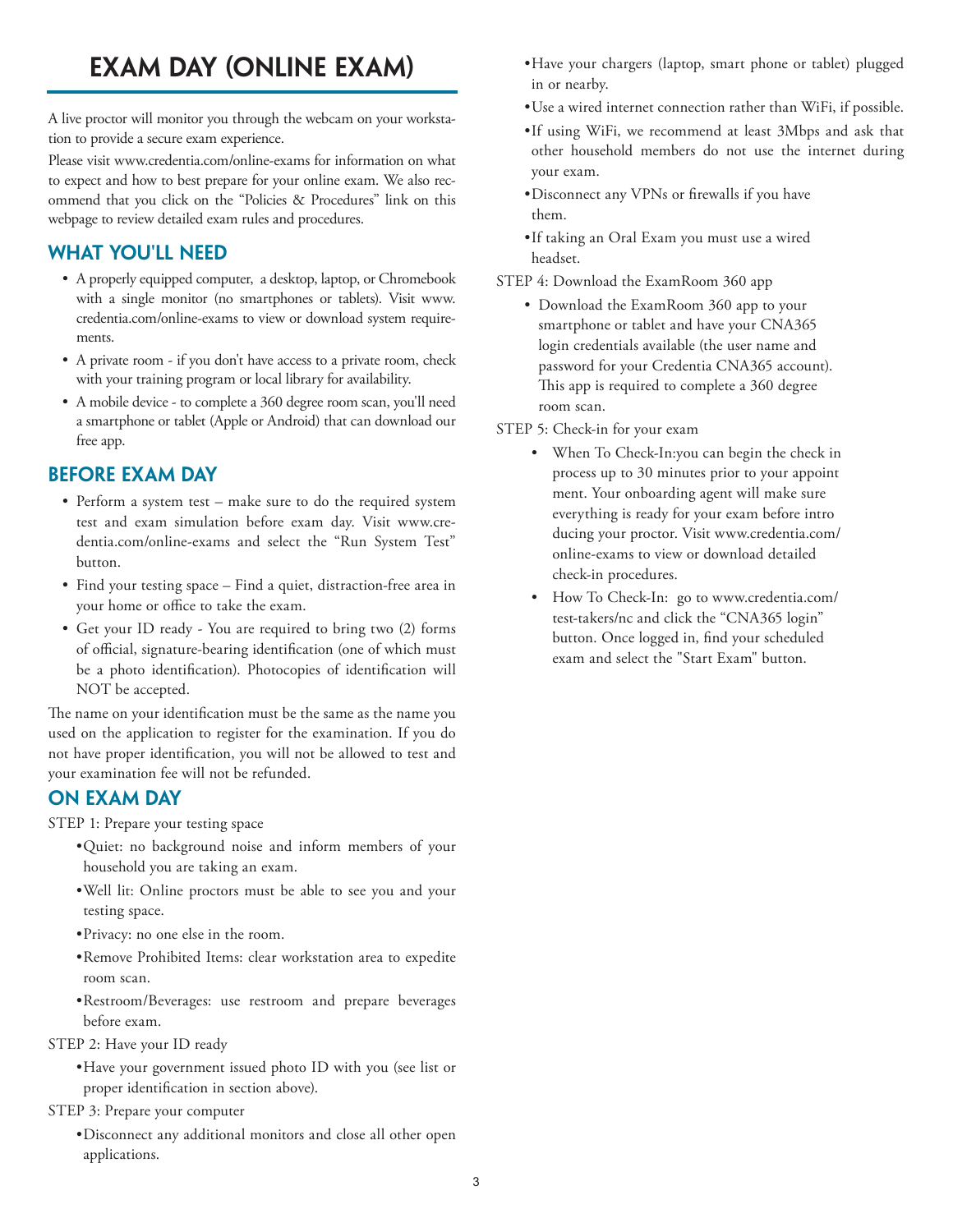# **Proper Identification**

Candidates Candidates are required to to bring two (2) forms of current, not expired official U.S. government-issued signature-bearing identification (one of which must be photo-bearing) to the test site. Photocopies of identifications will not be accepted.

- One form of identification must be a U.S government-issued Social Security (SS) card, signed and not laminated.
- A second form of identification must be any of the items listed below and must be photo-bearing.
	- Current, non-expired driver's license
		- Candidates who do not have their new license by exam day must bring their expired driver's license and their temporary permit.
		- Current, non-expired learner's permit
		- Military Identification
			- Sponsor military identification and a dependent military identification may be used when present with a valid SS card.
		- State- or federal-issued identification card
		- Passport (US or foreign, current, non-expired)
		- Alien registration card
		- Employment authorization document (EAD) photo identification card (curent, non-expired, federal-issued)

If a Candidate fails to present proper identification, then he or she will not be allowed to take the exam and the exam fee will not be refunded.

The name listed on the identifications must be the same as the name used to register for the exam, including suffixes and hyphens. If your name has changed, then you must complete the steps below at least nine (9) calendar days before your scheduled exam. Be prepared to provide official government documentation of your name change.

- Contact Credentia at 1-888-723-6773 if you are not on the North Carolina Nurse Aide I Registry.
- Contact Credentia at 1-888-723-6773 if you have already scheduled an exam.
- Contact the North Carolina Department of Health and Human Services at 1-919-855-3969 if you are on the North Carolina Nurse Aide I Registry.

# **Security & Cheating**

If you give help to or receive help from anyone during the examination, the examination will be stopped. The incident will be reported to the NC DHHS for review, and your examination will not be scored (see Testing Policies). Please note that all examination questions, each form of the examination, and all other examination materials are copyrighted by and the property of Credentia. Consequently, any distribution of the examination content or materials through any form of reproduction, or through oral or written communication, is strictly prohibited and punishable by law.

# **Lateness**

If you are late for your scheduled examination, or do not bring all of your required materials, you will NOT be allowed to test and your examination fee will NOT be returned.

If you are late or do not bring all your required materials, you will NOT be allowed to test and you will be required to re-apply and pay another examination fee (see Cancellation for more details).

# **Study Aids**

You are not permitted to take personal belongings such as briefcases, large bags, study materials, extra books, or papers into the examination room.

# **Eating/Drinking/Smoking**

You are not permitted to eat, drink, or smoke during the examination.

# **Misconduct**

If you are discovered causing a disturbance of any kind or engaging in any kind of misconduct, you will be dismissed from the examination and the incident will be reported to the North Carolina Department of Health and Human Services.

# **Guests/Visitors**

No guests, visitors, pets, or children are allowed.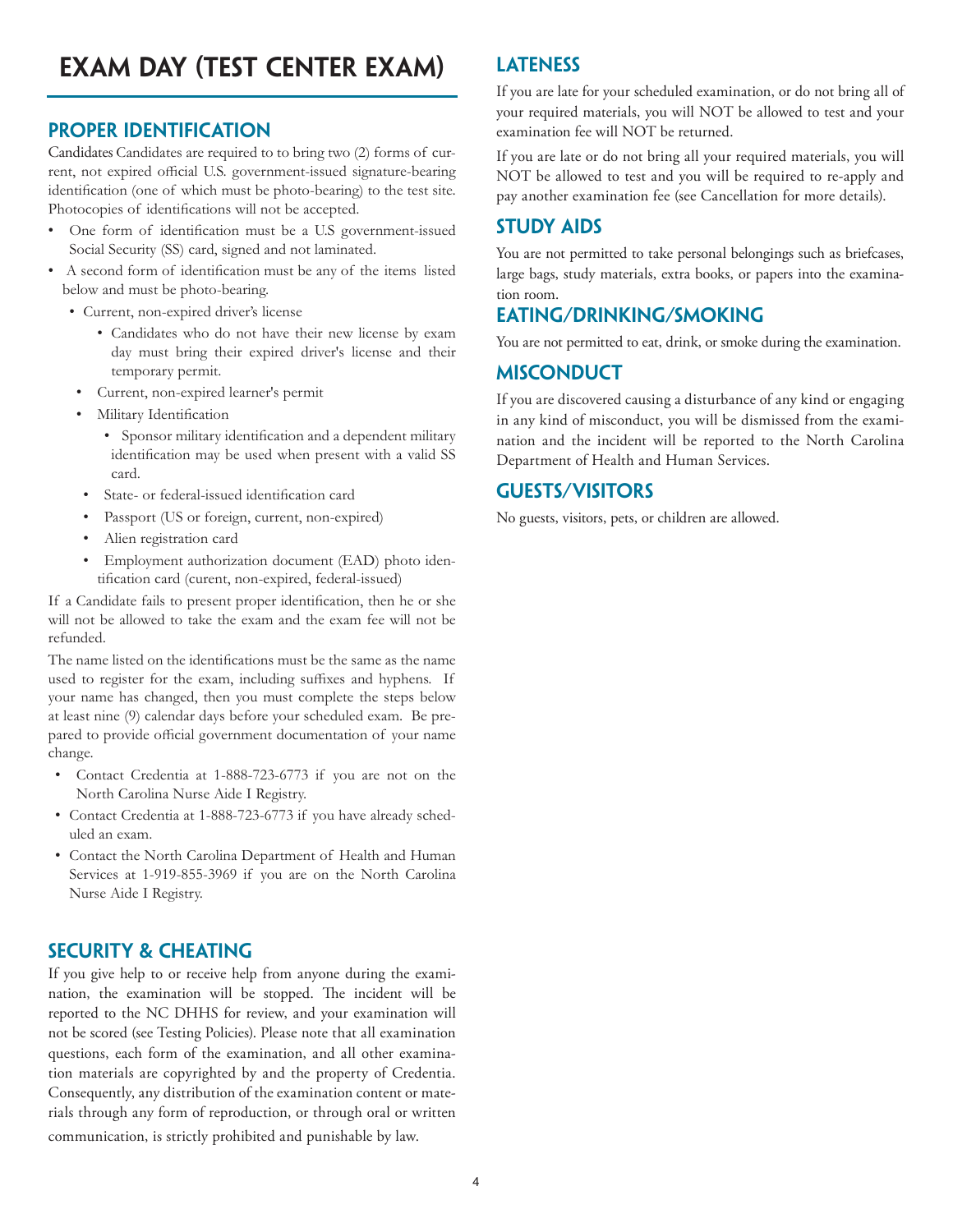- **1. A resident has an order for a drug to be given subcutaneously. The abbreviation for subcutaneous is sq. This means the drug should be given:**
	- (A) in the eyes
	- (B) in the rectum
	- (C) under the skin
	- (D) by mouth
- **2. One of the easiest and most important ways to prevent the spread of germs or infection is:**
	- (A) Wear a mask and gown
	- (B) Wash your hands

#### **3. A medication ordered q8h would be given at:**

- (A) 6:00a.m., 2:00 p.m. and 10:00 p.m.
- (B) 8:00 a.m. and 8:00 p.m.
- (C) 9:00 a.m., 1:00 p.m., and 7:00 p.m.
- (D) 8:00 a.m., 4:00 p.m. and 10:00 p.m.
- **4. When applying a transdermal patch, you should:**
	- (A) apply to the same site the previous patch was removed
	- (B) apply the patch to an area that the resident moves a lot
	- (C) apply the patch to an area of the body that is hairless

#### **5. When should a medication aide report a medication error to the supervisor?**

- (A) before the next medication is due
- (B) during the end of shift report
- (C) as soon as the error occurs
- (D) after calling the physician

# **Exam Results**

You will receive a notification email from CNA365 when a new exam score has been posted to your online account. To access your score report, please login to your CNA365 account by clicking the "CNA365 Login" button on the top of the North Carolina nurse aide website page at www.credentia.com/test-takers/ncmacare. Score reports are generally available within a few hours after a testing event is completed for the day. If it has been more than 24 hours and you are unable to view your score report in CNA365, please contact customer service at 1-888-723-6773.

# **Failing**

Candidates who fail the examination will receive a score report that includes a numeric score and diagnostic information relating to the examination. The score report will also include information about retaking the examination. A new examination fee is required each time you re-take the examination.

# **Passing**

Once you have passed the examination, your name will be submitted to NC DHHS to be added to the Medication Aide Registry. Once listed, you may view your name on the Medication Aide Registry at https://ncnar.ncdhhs.gov/. If you have any questions regarding your listing, you may contact NC DHHS at 1-919-855-3969, Monday through Friday.

**Answer Key:** 1(C); 2(B); 3(A); 4(C); 5(C)